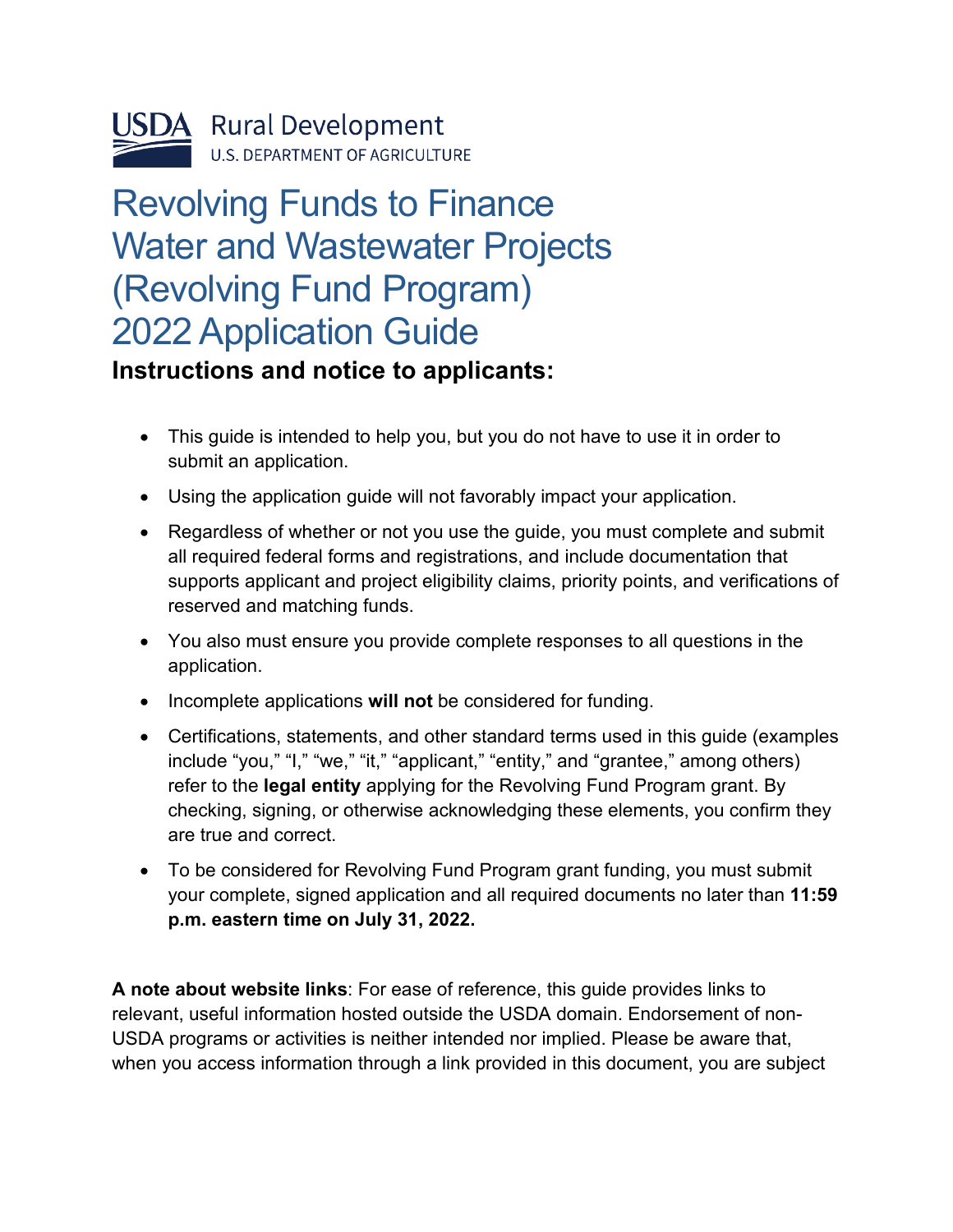to the copyright and licensing restrictions of those sites. All links in this document were active as of June 2022.

#### Table of Contents

| Section 1: Revolving Fund Program to Finance Water and Wastewater Projects 3 |  |
|------------------------------------------------------------------------------|--|
|                                                                              |  |
|                                                                              |  |
|                                                                              |  |
|                                                                              |  |
|                                                                              |  |
|                                                                              |  |
|                                                                              |  |
|                                                                              |  |
|                                                                              |  |
|                                                                              |  |
|                                                                              |  |
|                                                                              |  |
|                                                                              |  |
|                                                                              |  |
|                                                                              |  |
|                                                                              |  |
|                                                                              |  |
|                                                                              |  |
|                                                                              |  |
|                                                                              |  |
|                                                                              |  |

**NOTE:** The information requested in this application guide is being collected and will be used by USDA Rural Development's Rural Utilities Service (RUS) to determine eligibility for grants and to meet reporting requirements. According to the Paperwork Reduction Act (available at this link: [https://pra.digital.gov/\)](https://pra.digital.gov/), you are not required to respond to a request for collection of information unless the request displays a valid Office of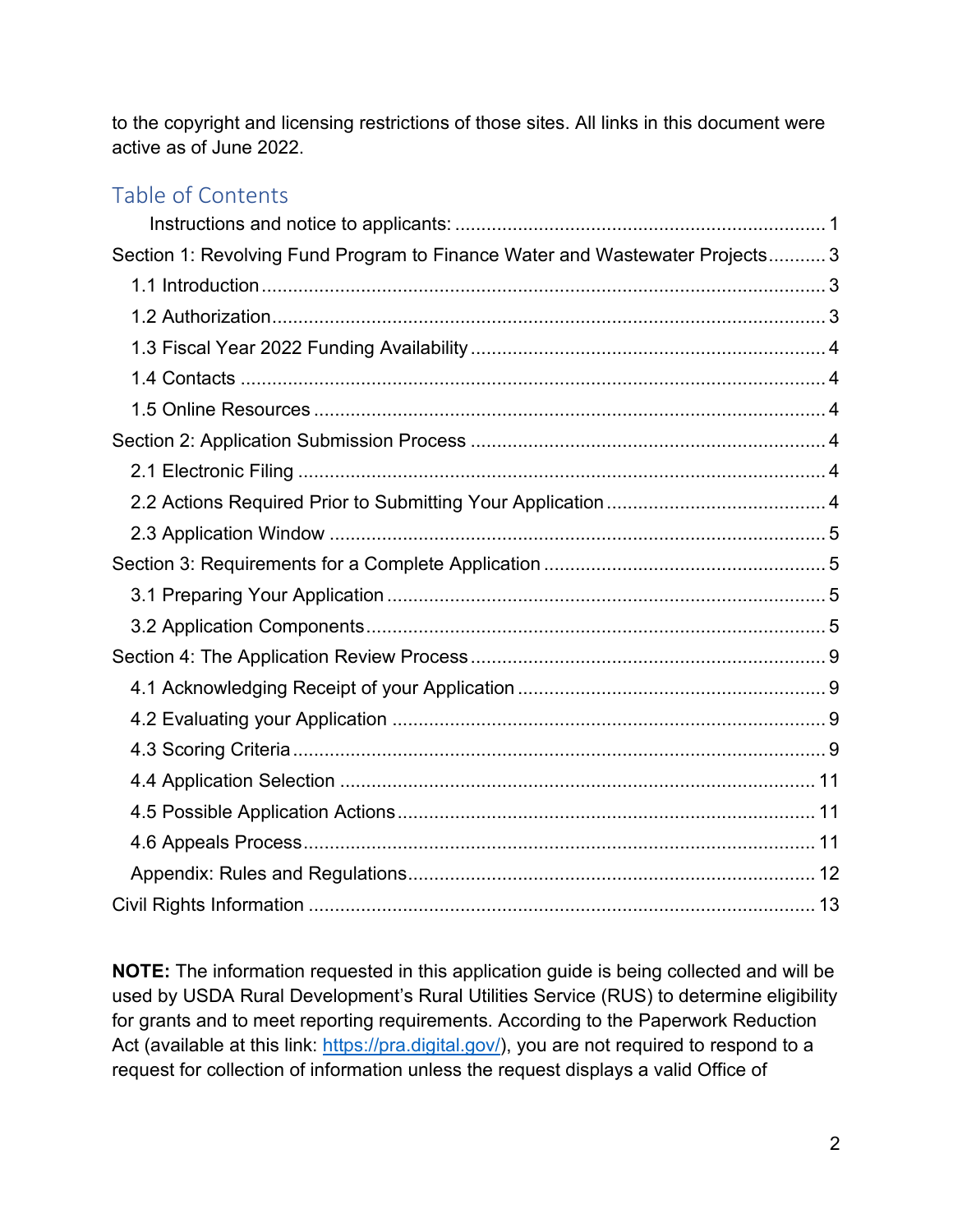Management and Budget (OMB) control number. The valid OMB control number associated with this information collection is 0572-0112.

## <span id="page-2-0"></span>Section 1: Revolving Funds for Financing Water and Wastewater Projects (Revolving Fund Program)

#### <span id="page-2-1"></span>**1.1 Introduction**

The Revolving Fund Program (RFP) is designed to help communities expand and improve water or wastewater systems using short-term loans provided to subgrant recipients. Qualified private, nonprofit organizations use RFP grant funds to establish a revolving loan fund. These organizations then provide loans eligible entities can use to help cover predevelopment costs, or shortterm, small capital projects not part of the regular operation and maintenance of existing water and wastewater systems. To qualify to apply for a loan under the RFP, an entity must be eligible to obtain a loan, loan guarantee, or grant under paragraphs 1 or 2 found in section 306(a) of the Consolidated Farm and Rural Development Act – CONACT –  $(7 \text{ U.S.C. } 1926(a)(1)$  and  $(2))$  – available at this link:<https://go.usa.gov/xJDjW>- PDF).

The amount of financing to an eligible entity cannot not exceed \$200,000 – or 75 percent of the total cost of a project, whichever is less – and must be repaid within 10 years. The total outstanding balance for all loans under this program to any one entity cannot exceed \$200,000. The interest rate is determined by the grant recipient and must be approved by USDA Rural Development Rural Utilities Service.

In this guide, you will find the following information:

- Application process and deadlines
- Components of a complete application
- Scoring criteria and application review process

#### <span id="page-2-2"></span>**1.2 Authorization**

In addition to Section 306(a)(2)(B) of the CONACT, the RFP is authorized by 7 U.S.C. 1926 (a) – available at this link: [https://go.usa.gov/xJDZU.](https://go.usa.gov/xJDZU)

The regulation that governs the RFP is 7 CFR Part 1783, "Revolving Funds for Financing Water and Wastewater Projects (Revolving Fund Program)," available at this link: [https://go.usa.gov/xJDZs.](https://go.usa.gov/xJDZs)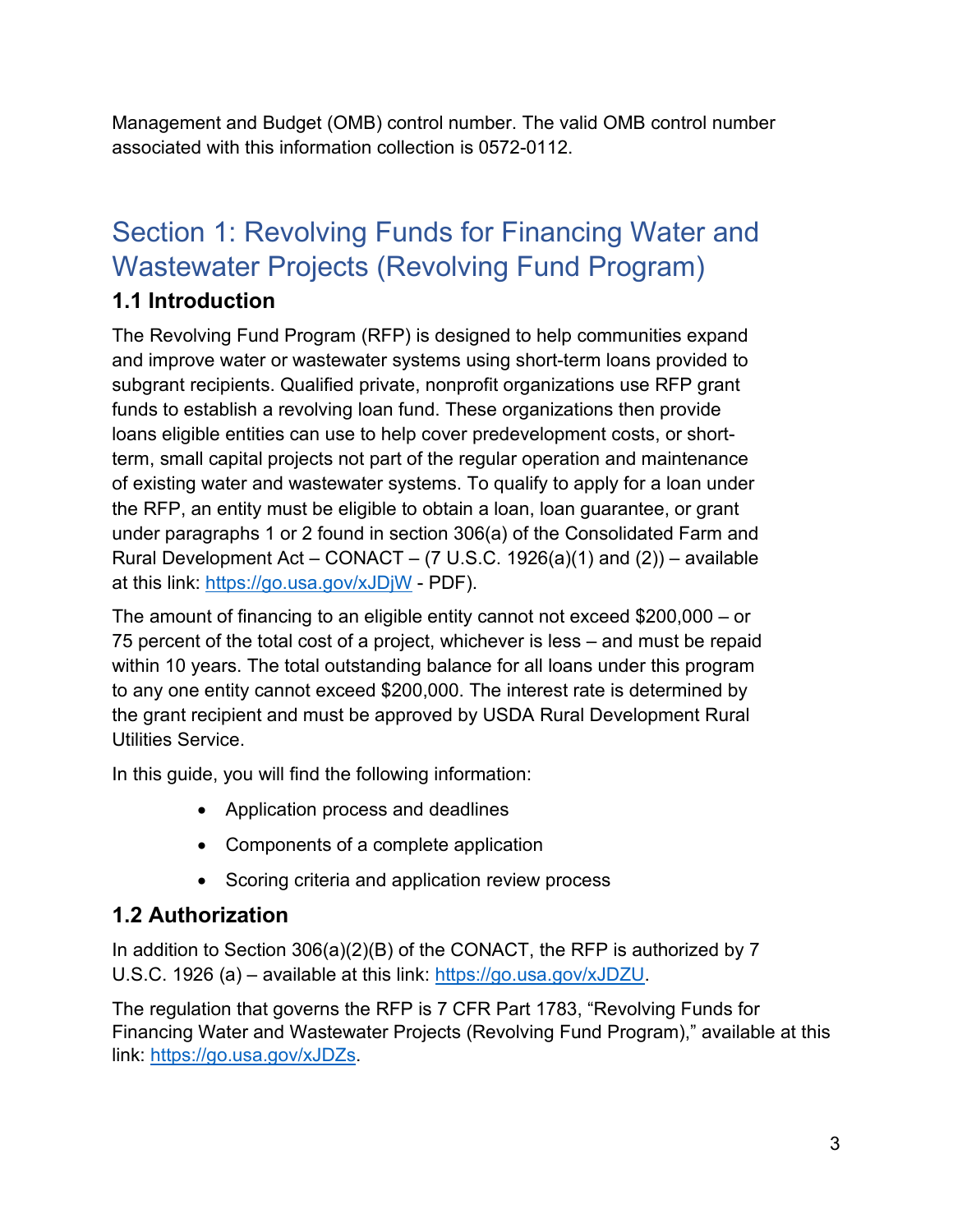The regulations listed above take precedence over the interpretation of any information in this guide.

## <span id="page-3-0"></span>**1.3 Fiscal Year 2022 Funding Availability**

The exact amount of funding available for Fiscal Year 2022 is not known. FY 2022 appropriations provided for \$1 million, but additional funding as a result of carryover or grant recoveries might also become available.

### <span id="page-3-1"></span>**1.4 Contacts**

USDA Rural Development's Water and Environmental Programs (WEP) staff administers the RFP. If you have questions, contact the WEP staff early in your application process.

Email: [Water-RD@usda.gov](mailto:Water-RD@usda.gov) 

Phone: (202) 253-0504

### <span id="page-3-2"></span>**1.5 Online Resources**

Additional information about the RFP is available at this link: [https://go.usa.gov/xJDZu.](https://go.usa.gov/xJDZu)

Additional application guidance is available in the Fiscal Year 2022 Funding Opportunity Notice (FOA) available at this link: [https://www.grants.gov/.](https://www.grants.gov/)

## <span id="page-3-3"></span>Section 2: Application Submission Process

## <span id="page-3-4"></span>**2.1 Electronic Filing**

Applications must be filed electronically using Grants.gov (available at this link: [https://www.grants.gov\)](https://www.grants.gov/). The RFP application package can be found by searching for the grant opportunity number located on the Funding Opportunity Announcement (FOA) available at this link: [https://go.usa.gov/xJDZu.](https://go.usa.gov/xJDZu)

**NOTE**: USDA Rural Development Rural Utilities Service will not accept applications by email or fax. If you have questions, see Section 1.4 for contact information.

### <span id="page-3-5"></span>**2.2 Actions Required Prior to Submitting Your Application**

You are required to get a Unique Entity ID (UEI) and maintain active registration in the U.S. Government's System for Award Management (SAM) database, available at this link: [https://sam.gov/content/home.](https://sam.gov/content/home) Your registration must be renewed and revalidated every 12 months for as long as you have an active loan, guaranteed loan, or grant with USDA Rural Development.

To ensure your information is current, accurate, and complete, and to prevent SAM account expiration, reviews and updates must be performed within 365 days of the initial account activation date. The registration process can take up to 10 business days to complete. Additional information about the System for Award Management is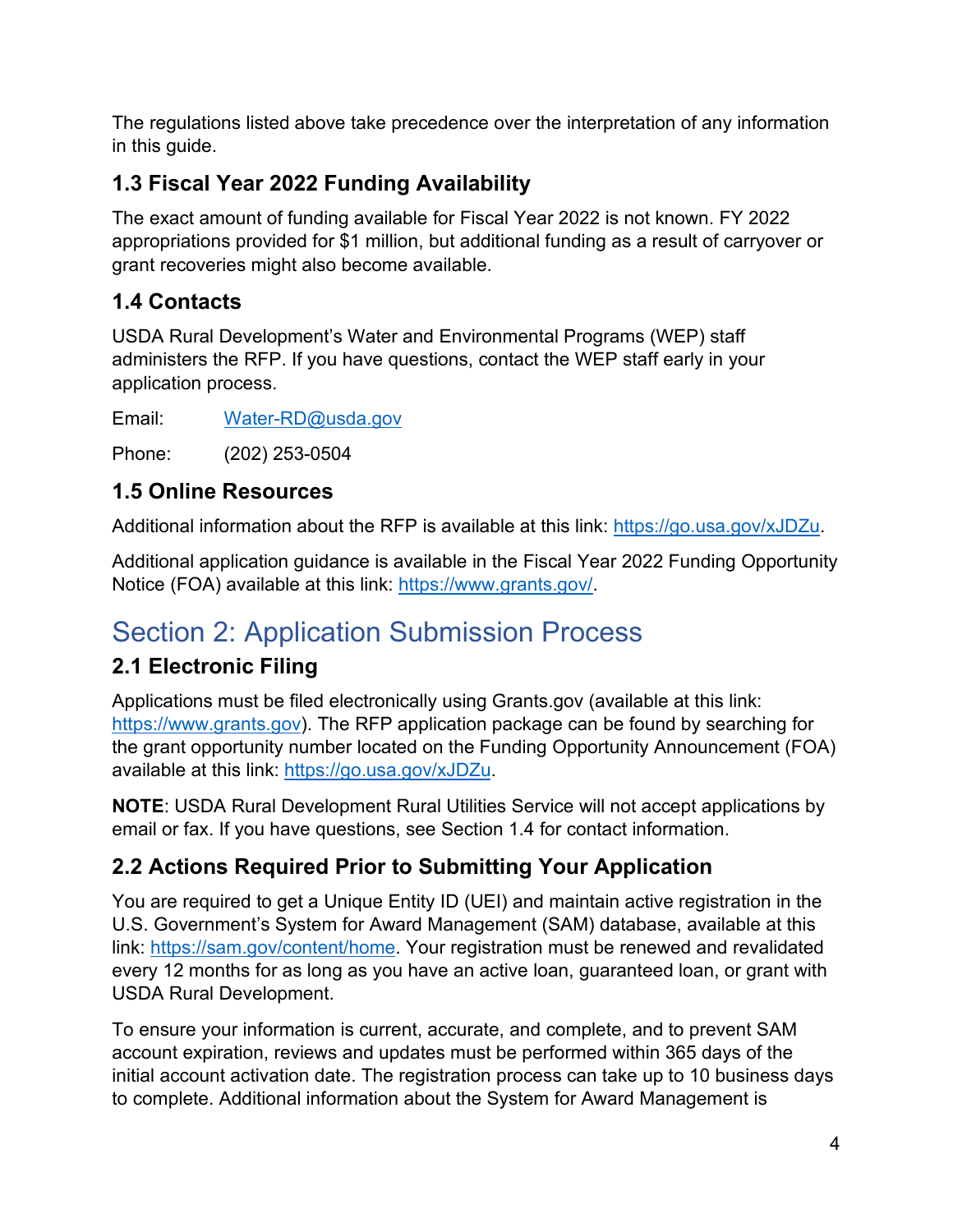available in 2 CFR Part 25, available at this link: [https://go.usa.gov/xJbS4.](https://go.usa.gov/xJbS4) You can also check the "Help" section at SAM.gov.

### <span id="page-4-0"></span>**2.3 Application Window**

The FY22 application window opens on June 21, 2022. To be considered for FY22 funding, your application must be time-stamped electronically on grants.gov no later than 11:59 p.m. eastern standard time on the filing deadline July 31, 2022.

#### **Late or incomplete applications are not eligible for funding.**

**NOTE**: If a receipt date falls on a weekend or a federal holiday, the deadline will be extended to the next business day.

## <span id="page-4-1"></span>Section 3: Requirements for a Complete Application

### <span id="page-4-2"></span>**3.1 Preparing Your Application**

All applicants must be eligible entities, and must submit a complete application by the deadline stated in Section 2.3. See 7 CFR 1783.5 (available at this link: [https://go.usa.gov/xJDB8\)](https://go.usa.gov/xJDB8) for eligibility criteria. Additionally, applicants must have no delinquent federal debt and no outstanding judgments to repay a federal debt.

Grant funds can be used for the purposes listed in 7 CFR 1783.1 ("Purpose" – available at this link: [https://go.usa.gov/xJDBE\)](https://go.usa.gov/xJDBE) and 7 CFR 1783.12 ("Eligible Uses of Grant Funds" – available at: [https://go.usa.gov/xJDBd\)](https://go.usa.gov/xJDBd), and comply with 1783.13 ("Administrative Expenses" – available at this link: [https://go.usa.gov/xJDBe\)](https://go.usa.gov/xJDBe) and 1783, Subpart C – available at this link: [https://go.usa.gov/xJDBu.](https://go.usa.gov/xJDBu)

In order to prepare the budget and successfully complete other parts of your application, you must consult the cost principles and general administrative requirements for grants pertaining to your organization type (See 2 CFR Part 200 "Uniform Administrative Requirements, Cost Principles, and Audit Requirements for Federal Awards – available at this link: [https://go.usa.gov/xJjq4\)](https://go.usa.gov/xJjq4).

You must also demonstrate compliance – or intent to comply – with a number of public policy requirements using certification or other means stated.

## <span id="page-4-3"></span>**3.2 Application Components**

#### **3.2.1 Required Forms**

- 1. The following required forms are available at<https://sam.gov/content/home> or [https://www.grants.gov:](https://www.grants.gov/)
	- a. Standard Form 424 Application for Federal Assistance (Nonconstruction – available at this link: [https://go.usa.gov/xJj3P\)](https://go.usa.gov/xJj3P)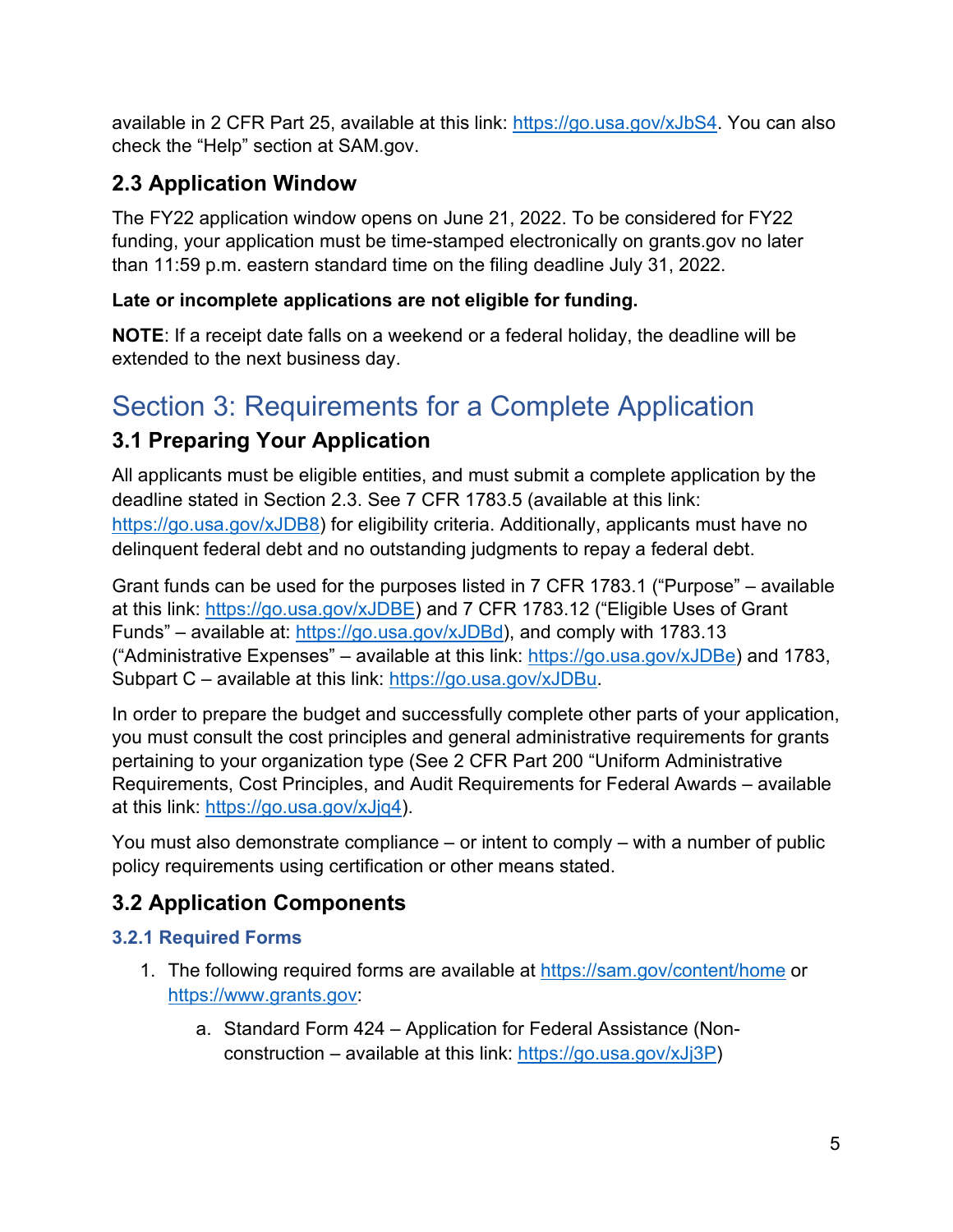- b. Standard Form 424A Budget Information (Non-Construction Programs – available at this link: [https://go.usa.gov/xJj3P\)](https://go.usa.gov/xJj3P)
- c. Standard Form LLL, Disclosure of Lobbying Activities (available at this link:<https://go.usa.gov/xJj3K>- PDF)
- d. Form RD 400-1 Equal Opportunity Agreement (available at this link: <https://go.usa.gov/xJj3Z>- PDF)
- e. Other forms and information as listed in 7 CFR 1783 (information available at this link: [https://go.usa.gov/xJDKC\)](https://go.usa.gov/xJDKC)

#### **3.2.2 Project Proposal**

Your project proposal must outline the project with enough detail to provide a reader with a full understanding of your proposed funding program. The proposal must explain what you will accomplish by lending funds to eligible entities. It must demonstrate the feasibility of the proposed loan program in meeting RFP objectives.

Your proposal must cover the following elements:

- 1. **Project Summary** Present a brief project overview. Explain the purpose of your project, how it relates to the purposes of the RFP, how you will execute it, what it will produce, and who will direct it.
- 2. **Needs Assessment** Describe why the project is necessary. Demonstrate that eligible entities need loan funds. Describe the service area in relation to specific water and wastewater needs that will be met by the project. Provide statistical or other supporting documentation to justify the needs.
- 3. **Project Goals and Objectives** Clearly state your project goals. The objectives must clearly describe your goals and be concrete and specific enough to be to be quantitative or observable. Quantify the number of prospective borrowers or provide statistical or narrative evidence that a sufficient number of borrowers will exist to justify the grant award. Goals should relate specifically to the purpose of the loan program.
- 4. **Project Narrative** This must be more detailed than your project summary. Demonstrate your substantial experience and expertise in promoting the safe and productive use of revolving funds. In describing what your project will achieve, indicate whether its influence will be broad. Your narrative must:
	- a. Document your ability to manage and service a revolving loan fund in accordance with 7 CFR Part 1783 (available at this link: [https://go.usa.gov/xJDKC\)](https://go.usa.gov/xJDKC).
	- b. Show evidence of the availability of funds from sources other than the RFP grant, itself. Describe the contributions the project will receive from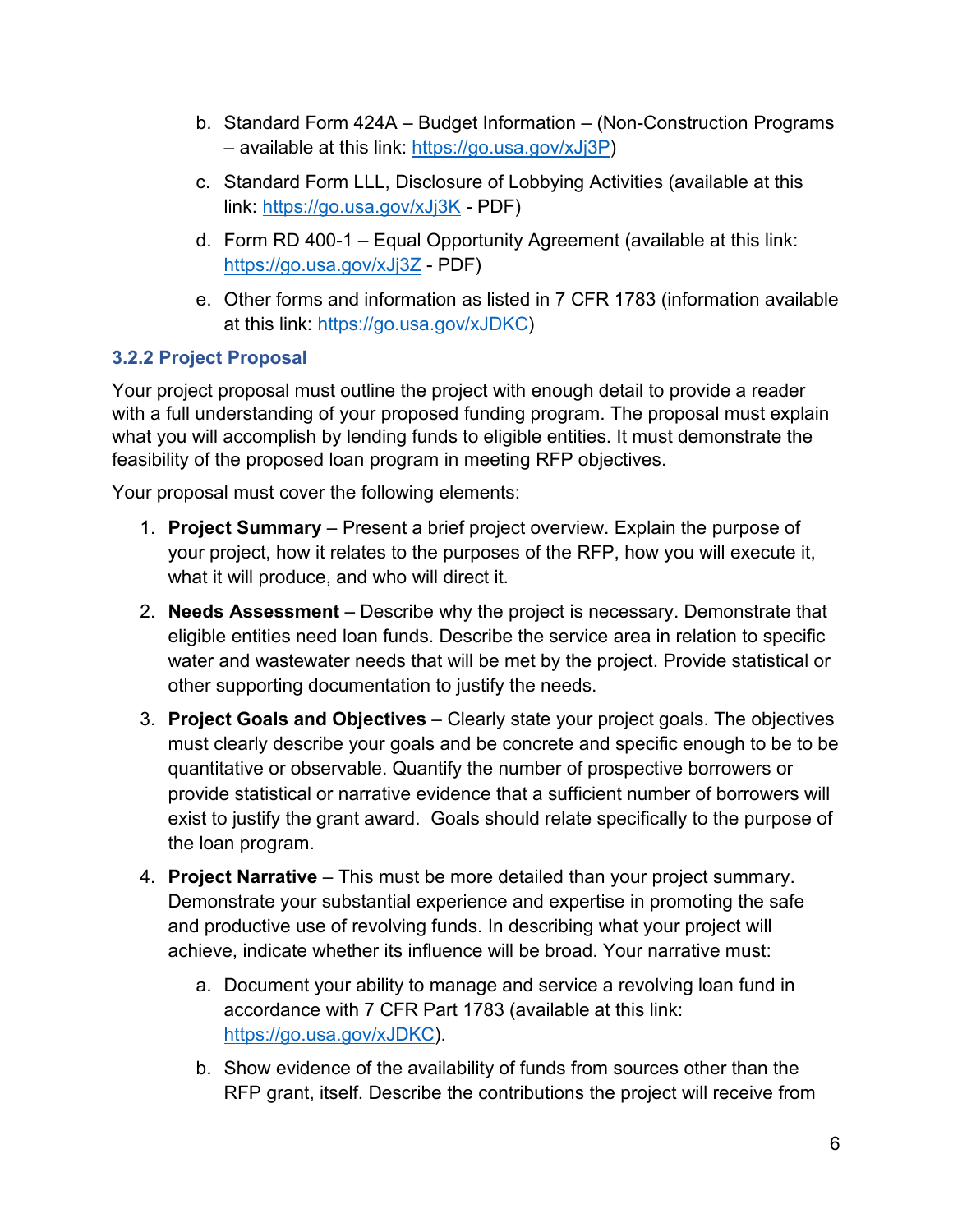your organization, local, state, and other federal agencies, nongovernmental organizations, private industry, and individuals. The documentation must describe how these contributions will be used to pay your operational costs and provide financial assistance for projects.

- c. Demonstrate that your organization has secured commitments of significant financial support from other funding sources.
- d. List the interest rate and any other fees or charges your borrowers will be assessed. Describe how those fees and charges are determined.

#### **3.2.3 Workplan**

Your work plan or scope of work must describe the tasks and activities that will be accomplished with available resources during the grant period.

It must show the work you plan to do to achieve the intended outcomes, goals, and objectives set out for the RFP. Your plan must:

- a. Describe the work to be performed by each person.
- b. Provide a schedule or timetable of work to be done.
- c. Show evidence of previous experience with the techniques to be used.
- d. Outline the revolving loan program. Include specific loan purposes, the loan application process, priorities, borrower eligibility criteria, limitations, fees, interest rates, terms, collateral requirements, and servicing policies. You can do this by providing a copy of your program operation policies, but you must include all of the information listed here.
- e. Provide a marketing plan.
- f. Explain how you will transfer funds to individual borrowers.
- g. Describe ongoing or follow-up activities that will occur after project completion (such as monitoring and reporting borrowers' accomplishments).
- h. Using your project objectives, describe how project results will be evaluated.
- i. List all personnel responsible for administering the RFP. Include a statement of each person's qualifications and experience.
- j. Address the process for complying with environmental requirements for multitier actions listed in 7 CFR 1970 (Environmental Policies and Procedures – available at this link: [https://go.usa.gov/xJjYM\)](https://go.usa.gov/xJjYM).

#### **3.2.4 Budget and Budget Justification**

The written justification for projected costs must explain how you determined budget figures for each category. It also must indicate which costs are to be covered by grant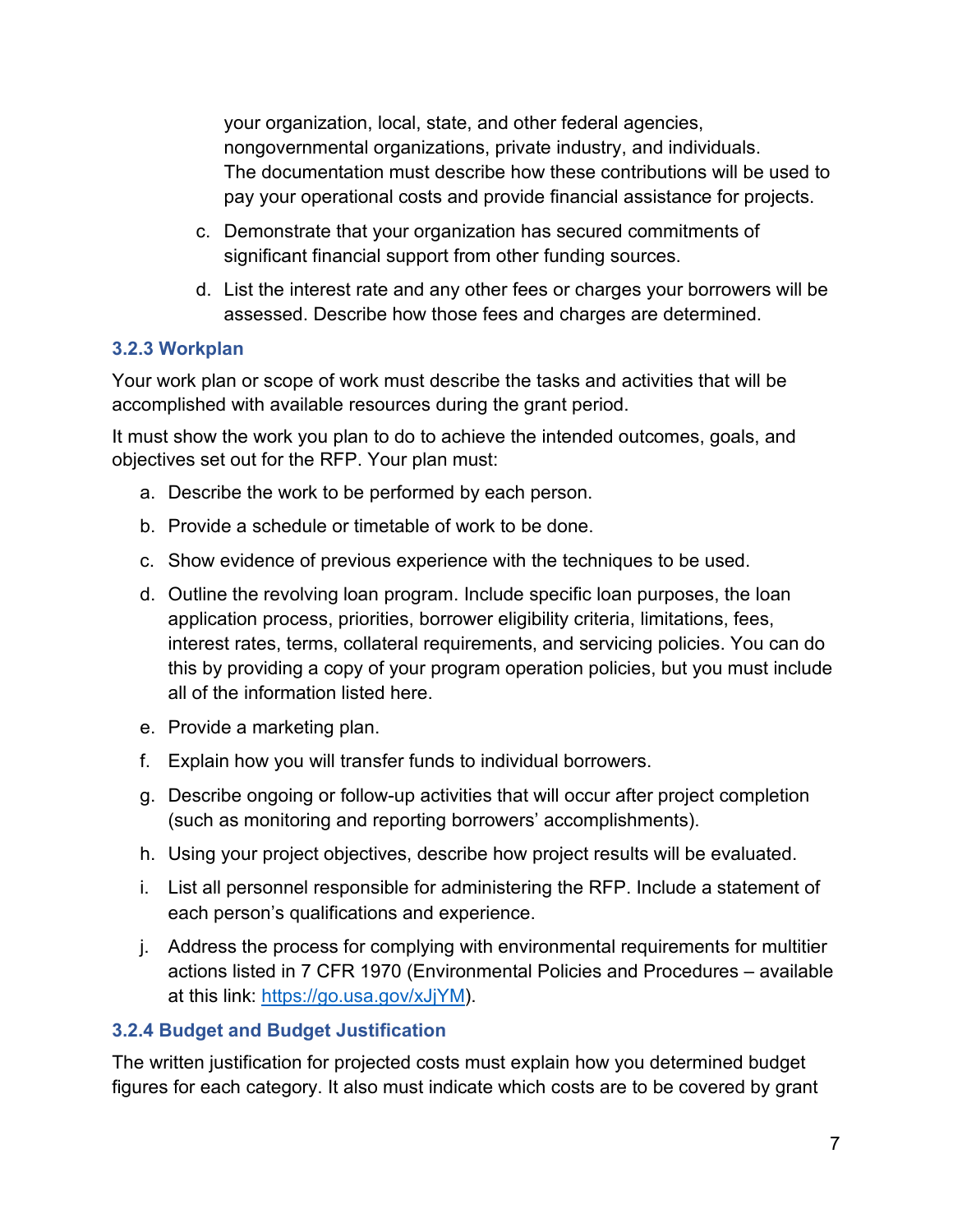funds, and which costs will be met by your organization or non-RFP sources. The justification must account for all expenditures in your narrative, and it must reflect appropriate cost-sharing contributions.

The budget justification must explain your proposed (or already in use) budget and accounting system. The administrative costs for operating the budget must be expressed as a percentage of the overall budget. The budget justification must provide specific budget figures, rounding to the nearest dollar. You can consult 2 CFR part 200 (available at this link: [https://go.usa.gov/xJjq4\)](https://go.usa.gov/xJjq4) for information about appropriate cost principles for each budget category.

#### **3.2.5 Required Information Not Found on Standard Application Forms**

In addition to completing all standard application forms, you must submit the following supplementary materials:

- 1. **Evidence of legal existence:** Provide satisfactory documentation that your organization is legally recognized under state and federal law as a private, nonprofit organization. The documentation also must show you have the authority to enter into a grant agreement with USDA Rural Development's Rural Utilities Service, and to perform the activities proposed under the grant application. Among other things, satisfactory documentation includes certificates from the Secretary of State, copies of state statutes or laws establishing your organization, and copies of your organization's articles of incorporation and bylaws. **NOTE**: Letters from the IRS awarding tax-exempt status are **not** considered adequate evidence.
- 2. **A list of your board of directors and officers** Submit a certified list of directors and officers. Include their respective terms of service.
- **3. IRS tax-exempt status** Submit evidence of this status from the IRS
- **4. Debarment and suspension rules –** You must disclose this information in accordance with 2 CFR Part 417 (Nonprocurement Debarment and Suspension – available at this link: [https://go.usa.gov/xJjgs\)](https://go.usa.gov/xJjgs)
- **5. Drug-free workplace** Workplace identification is required in accordance with 2 CFR Part 182 (Governmentwide Requirements for Drug-Free Workplace – financial assistance – available at this link: [https://go.usa.gov/xJj4C\)](https://go.usa.gov/xJj4C) and 2 CFR Part 421 (Requirements for Drug-Free Workplace – financial assistance – available at this link: [https://go.usa.gov/xJj4T\)](https://go.usa.gov/xJj4T). All the organization's known workplaces must be identified by including the actual street address of buildings (or parts of buildings) or other sites where work under the award takes place.
- **6. Audit** In accordance with 2 CFR Subpart F (available at this link: [https://go.usa.gov/xJDqN\)](https://go.usa.gov/xJDqN) submit your organization's most recent, independently-conducted audit.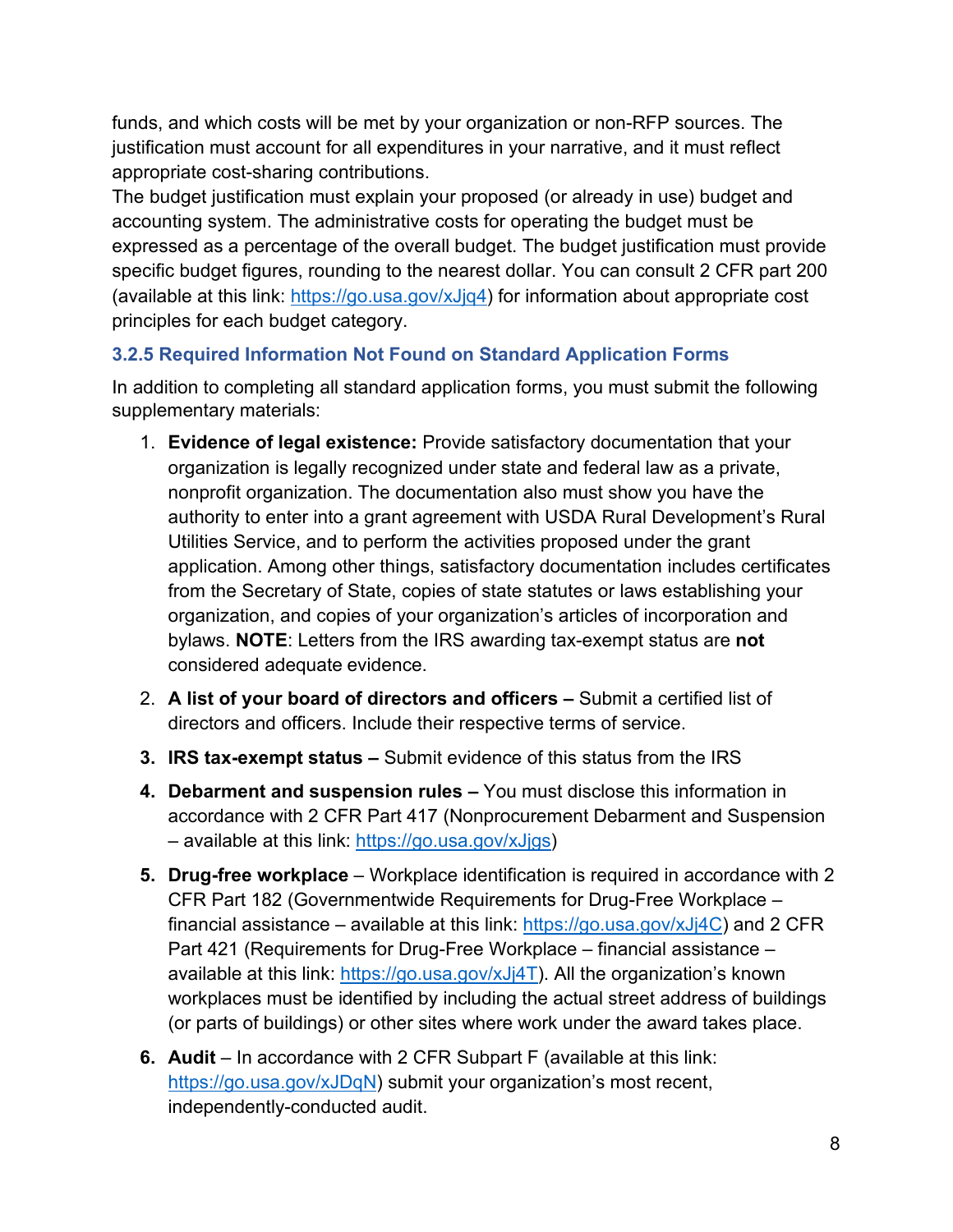- **7. Financial information and sustainability** submit the following:
	- a. Balance sheets, income statements, and cash flow statements covering the last three years. **NOTE**: If your organization was formed less than three years ago, submit financial statements from the date it was formed up to the present, including pro-forma statements at the time the organization was established.
	- b. Projected income and cash flow statements for the last three years, supported by a list of assumptions showing the basis ONLY for the revolving loan fund projections. Also include a separate set of financial projections illustrating the organization's total operations.
- 8. **Additional supporting information** Submit information to support and describe your plan for achieving RFP objectives. This information is regarded as essential for understanding and evaluating your projects, and can include such things as letters of support, resolutions, policies, and so on. This supplemental information can be presented in appendices to your proposal.

## <span id="page-8-0"></span>Section 4: The Application Review Process

## <span id="page-8-1"></span>**4.1 Acknowledging Receipt of your Application**

All applications are reviewed for completeness. If your application is determined to be incomplete, you will be notified in writing within 30 days, and your application will be returned with no further action. If your application is determined as ineligible, we will return it with an explanation.

## <span id="page-8-2"></span>**4.2 Evaluating your Application**

A team comprised of USDA Rural Development Rural Utilities Service employees independently evaluates all applications and proposals. The team scores applications using criteria outlined in Section 5.3, and bases its recommendations on factors such as eligibility, clarity, detailed information, application completeness, and conformity to application requirements.

## <span id="page-8-3"></span>**4.3 Scoring Criteria**

In accordance with the information in this application guide, your application and supporting information will be used to determine your priority for available RFP funds. Points are given only for well-documented factors in your application package, and these must meet the objective associated with each factor as outlined in 7 CFR Part 1783.9 (available at this link: [https://go.usa.gov/xJDkb\)](https://go.usa.gov/xJDkb).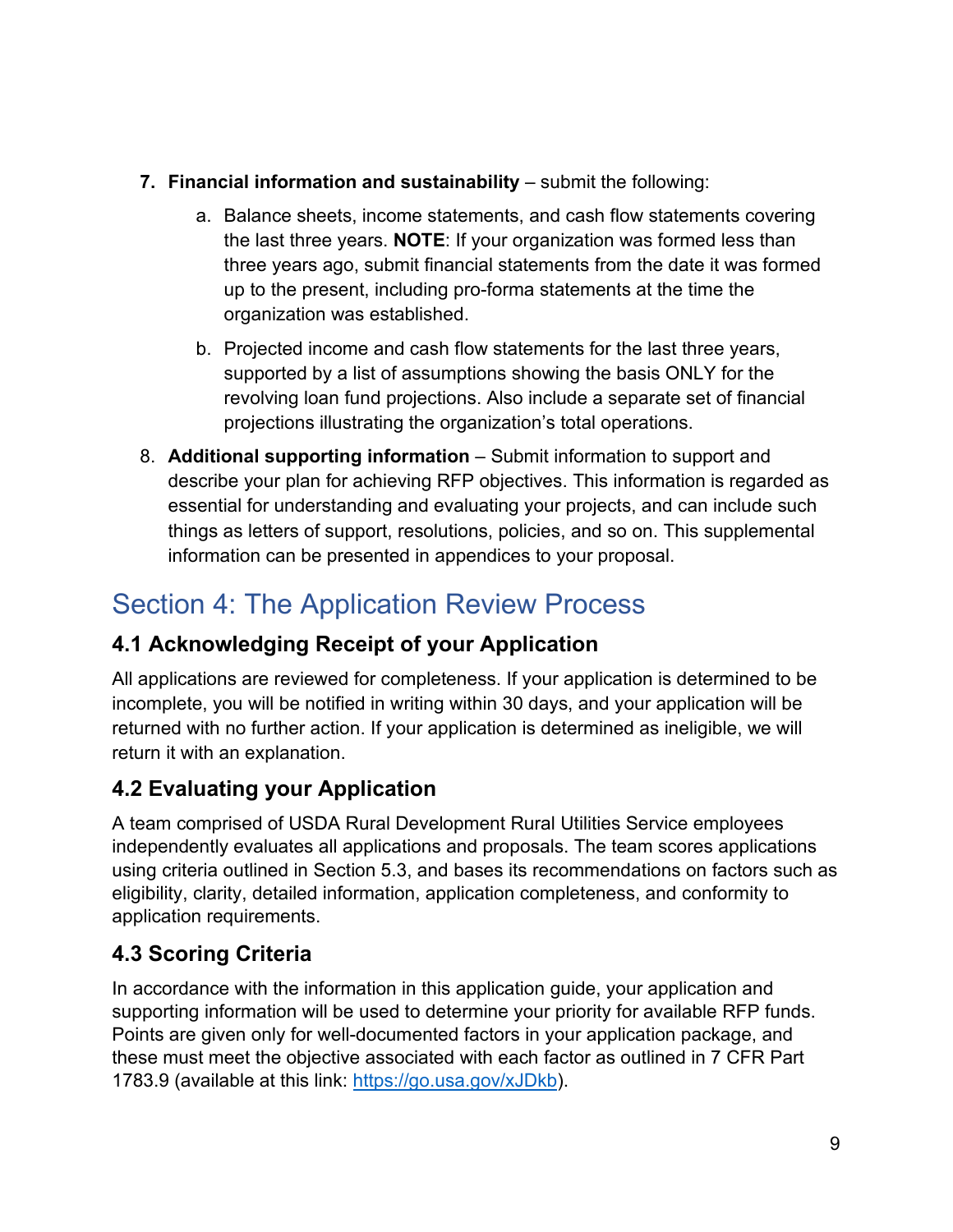Here are the scoring criteria and points system:

- 1. Degree of expertise and experience in making and servicing commercial loans, with a record of success – **up to 30 points**
- 2. Extent to which your work plan demonstrates a well-thought-out, comprehensive approach to accomplishing your objectives, clearly defines who will be served by the project or program, clearly articulates the problems or issues that will be addressed, identifies the service area to be covered by RFP loans, and appears likely to be sustainable – **up to 40 points**
- 3. Percentage of applicant contribution. Points are based on written evidence of the availability of funds from sources other than the proceeds of an RFP grant to pay part of the cost of a loan recipient's project. In-kind contributions will not be considered. Funds from other sources as a percentage of the RFP grant and points corresponding to those percentages are as follows:

| a. Less than 20 percent                  | ineligible |
|------------------------------------------|------------|
| b. At least 20, but less than 50 percent | 5 points   |
| c. 50 or more percent                    | 20 points  |

- **4.** Extent to which your work plan demonstrates a well-thought-out, comprehensive approach to accomplishing the objectives of the RFP, clearly defines who will be served by your project, and appears likely to be sustainable – **up to 15 points**
- **5.** Extent to which your goals and objectives are clearly defined, are tied to the need as defined in your needs assessment, and are measurable – **up to 10 points**
- **6.** Lowest ratio of projected administrative expenses to loans advanced **up to 10 points**
- 7. Evidence that evaluation methods for considering loan applications and making RFP loans are specific to the program, clearly defined, measurable, and consistent with RFP outcomes – **up to 20 points**
- 8. Administrative discretionary points in order to be considered for administrative points, your work plan must include a separate section titled "Administrative Points," and must address the following factors:
	- a. Your project is located in or serves one of the top 10 percent of counties (or county equivalents) in the U.S. based on county risk score as determined by the COVID-19 Economic Risk Assessment Dashboard (available at this link: [https://go.usa.gov/xJDkt\)](https://go.usa.gov/xJDkt)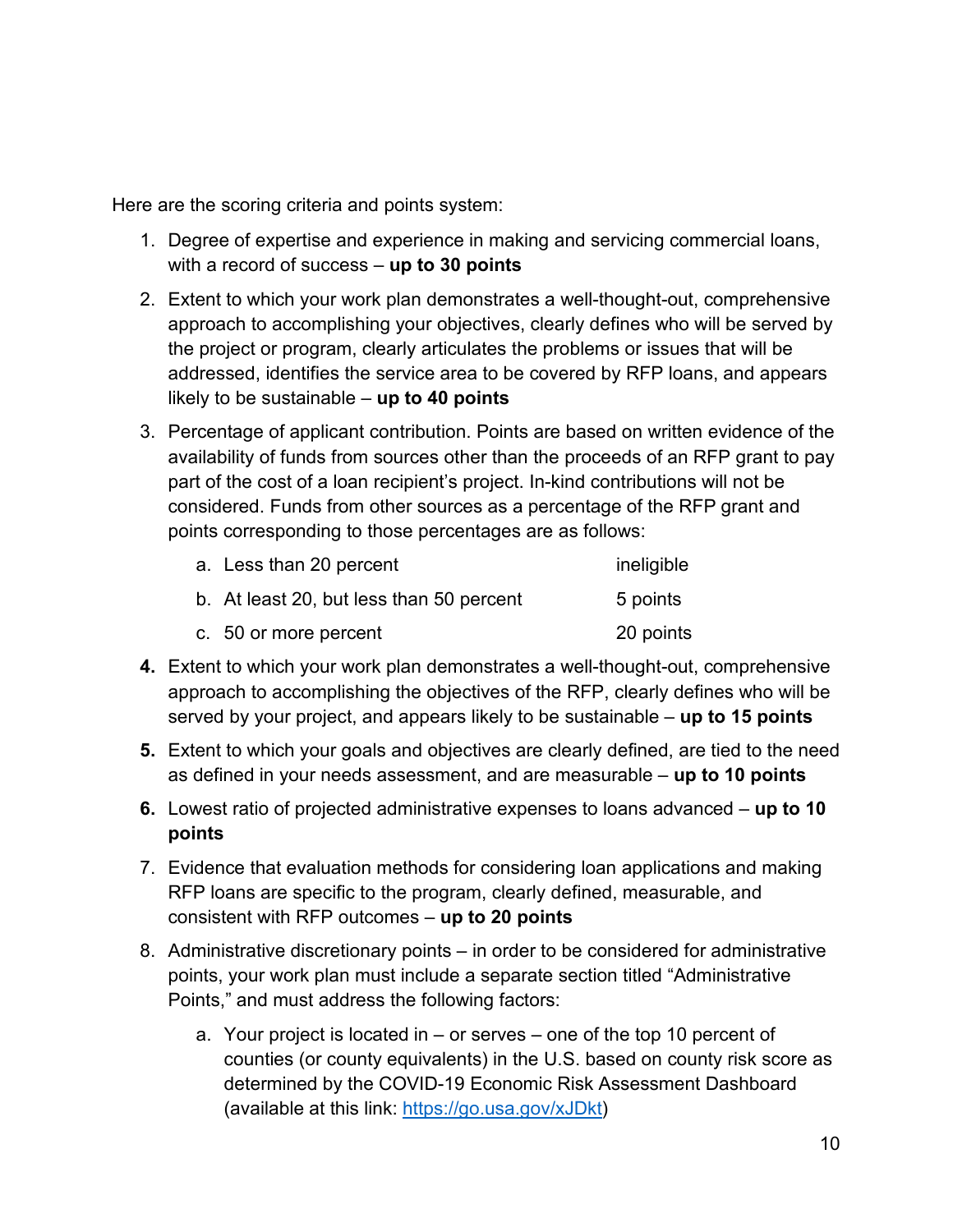- b. Your project is located in or serves a community with a score of 0/75 or higher on the Centers for Disease Control and Prevention Social Vulnerability Index, available at this link: [https://go.usa.gov/xMwj3.](https://go.usa.gov/xMwj3)
- c. Your project is located in or serves coal, oil and gas, or power plant communities whose economic well-being ranks in the most distressed tier of the Distressed Communities Index (available at this link: [https://eig.org/dci\)](https://eig.org/dci). Applicants also will receive priority points by demonstrating how proposed climate-impact projects improve the livelihoods of community residents and meet pollution mitigation or clean energy goals.

Administrative points are awarded solely on the above three factors – **up to 10 points**.

More information about USDA Rural Development's priority points is available at this link: [https://www.rd.usda.gov/priority-points.](https://www.rd.usda.gov/priority-points)

#### <span id="page-10-0"></span>**4.4 Application Selection**

USDA Rural Development Rural Utilities Service will rank all qualifying applications by general eligibility and final score. Applications are selected based on rank and funding availability. USDA reserves the right to not award RFP grant funding if applications are incomplete or earn low scores. All applicants will be notified of their selection status by email.

#### <span id="page-10-1"></span>**4.5 Possible Application Actions**

USDA Rural Development will decide among the following:

- Eligible, and selected for funding
- Eligible, but offered fewer funds than requested
- Eligible, but not selected for funding
- Ineligible

#### <span id="page-10-2"></span>**4.6 Appeals Process**

In accordance with 7 CFR Part 1900, Subpart B (available at this link: [https://go.usa.gov/xJDaW\)](https://go.usa.gov/xJDaW), applicants generally have the right to appeal adverse decisions. However, some adverse decisions – such as a denial due to lack of available RFP grant funds – cannot be appealed.

Applicants can request review by the National Appeals Division (NAD). The appeal must be received within the proper timeframe, in writing, and filed with the appropriate NAD regional office. A list of regional offices is available at this link: [https://go.usa.gov/xJDaN.](https://go.usa.gov/xJDaN) You can call NAD toll-free at (877) 487-3262.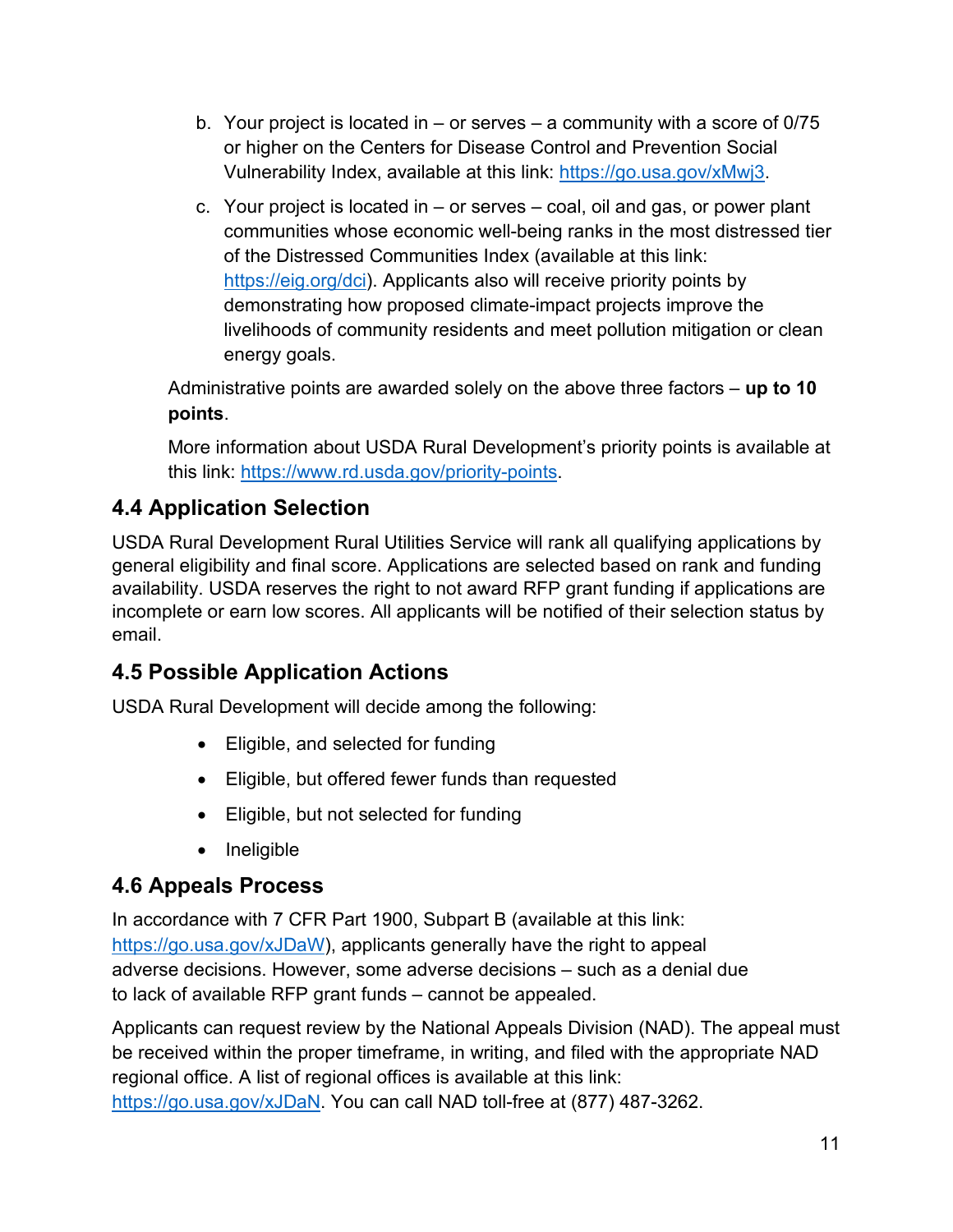#### <span id="page-11-0"></span>**Appendix: Rules and Regulations**

- 7 CFR Part 1783: Revolving Funds for Financing Water and Wastewater Projects (Revolving Fund Program) – available at this link: <https://go.usa.gov/xJDC8>
- 7 CFR Part 1900, Subpart B: Adverse Decisions and Administrative Appeals – available at this link:<https://go.usa.gov/xJDaW>
- 7 CFR Part 1970: Environmental Policies and Procedures available at this link:<https://go.usa.gov/xJjYM>
- 2 CFR Part 200: Uniform Administrative Requirements, Cost Principles, and Audit Requirements for Federal Awards – available at this link: <https://go.usa.gov/xJjq4>
- 2 CFR Part 400: Uniform Administrative Requirements, Cost Principles, and Audit Requirements for Federal Awards – available at this link: <https://go.usa.gov/xJDrv>
- 2 CFR Part 417: Nonprocurement Debarment and Suspension available at this link:<https://go.usa.gov/xJjgs>
- 2 CFR Part 421: Requirements for a Drug-free Workplace (Financial Assistance) – available at this link:<https://go.usa.gov/xJj4T>
- Code of Federal Regulations available at this link: https://www.ecfr.gov/